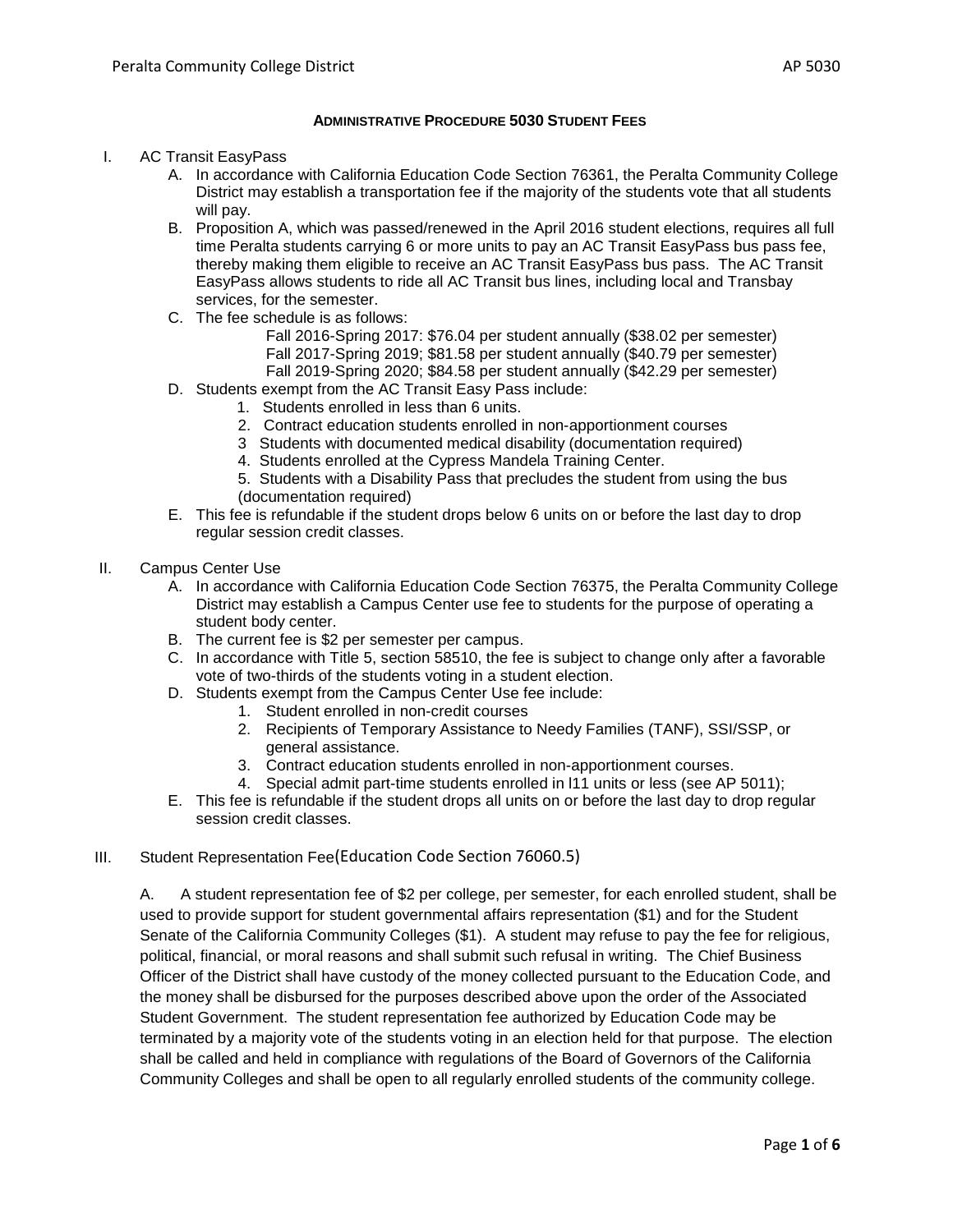- B. Students exempt from the Student Representation Fee include:
	- 1. Special admit part-time students enrolled in 11 units or less (see AP 5011).
- C. This fee is refundable on or before the last day of the term for which the fee is charged.
- IV. Capital Outlay
	- A. In accordance with California Education Code Section 76141, the Peralta Community College District may establish a Capital Outlay fee to nonresident students who are both citizens and residents of a foreign country.
	- B. The current fee is \$6 per unit, not to exceed \$144 in an academic year.
	- C. This fee is refundable if the student drops all units on or before the last day to drop regular session credit classes. There will be no refunds after this date.

### V. Enrollment

- A. In accordance with California Education Code Section 76300, students enrolling at the Peralta Community College District will be charged an enrollment fee as established periodically by the State of California
- B. The current fee is \$46 per unit. The fee is subject to change by the state legislature and applies to credit courses only
- C. Students exempt from the Enrollment fee include:
	- 1. Students who meet the criteria for the Board of Governor's Fee Waiver
	- 2. Special admit part time students enrolled in 11 units or less (see AP 5011)
	- 3. Student enrolled in an approved apprenticeship program
	- 4. Contract education students enrolled in non-apportionment courses
- D. This fee is refundable if the student drops on or before the last day to drop regular session credit classes.
- E. Students who fail to pay the enrollment fee or non-resident tuition by two weeks before the semester start date shall be dropped from their classes for non-payment of fees. Students who enroll in classes subsequent to two weeks before the semester start date, but do not pay the enrollment fee, will be subjected to the penalties described in Board Policy 5035 as of the first day of classes. The only possible exemptions from the mandatory drop and/or penalties for non-payment are listed in section IV.C above and section XII below.
- F. The Vice Chancellor Finance and Administration is authorized to participate in the state Chancellor's Tax Offset Program (COTOP) in order to recover outstanding student debts.

### VI. Health Fee

- A. In accordance with California Education Code Section 76955, the Peralta Community College District may establish a student health fee.
- B. The current fee is \$18 per Fall and Spring semester and \$15 per Summer semester. The fee is subject to increase by the same percentage increase as the Implicit Price Deflator for State and Local Government Purchase of Goods and Services. Whenever the calculation produces an increase of \$1 above the existing fee, the fee may be increased by \$1.
- C. Students exempt from the Health fee include:
	- 1. Students who depend exclusively upon prayer for healing in accordance with the teachings of a bona fide religious sect, denomination, or organization (documentation required)
	- 2. Students who are attending college under an approved apprenticeship training program
	- 3. Contract education students enrolled in non-apportionment courses
	- 4. Special admit part-time students enrolled in 11 units or less (see AP 5011);
- D. This fee is refundable if the student drops all units on or before the last day to drop regular session credit classes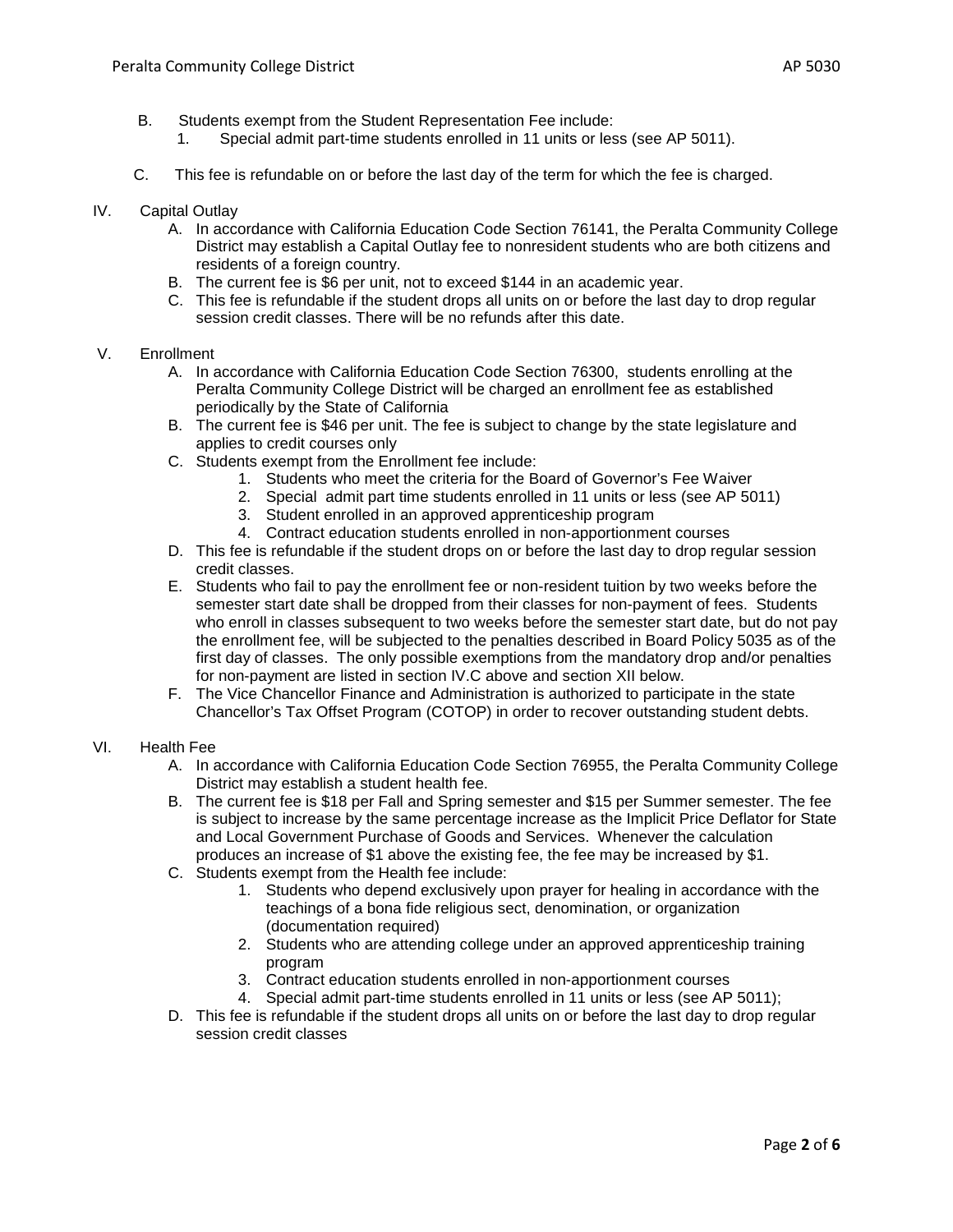- A. In accordance with California Education Code Section 76142, the Peralta Community College District may establish an International Application Fee
- B. The application fee is due and payable with submission of an application for admission into one of the Peralta Community College District's Colleges by an international applicant.
- C. This fee is non-refundable
- VIII. International Student Health Insurance Fee
	- A. In accordance with California Education Code Section 70902(b)(9), the Peralta Community College District may establish a health insurance fee to nonresident students who are both citizens and residents of a foreign country.
	- B. All international students with an F-! Visa will be automatically enrolled in the Peralta International Student Health Insurance Plan upon class enrollment.
	- C. The current fee is \$114 per month, totaling \$570 for the fall semester, \$798 for the spring /summer session, and \$228 for the summer session.
	- D. This fee is only refundable if students have pre-existing health coverage through a governmental agency in their country of residency.
	- E. Students must pay the International Student Health Insurance fee prior to enrollment in a payment plan. Students cannot include this fee in a payment plan.
- IX. Non Resident Tuition (Out of State and/or International)
	- A. In accordance with California Education Code Section 76140, the Peralta Community College District is required to charge Non Resident Tuition to students classified as a non-residents.
	- B. Non Resident Tuition will be set by the Board of Trustees no later than February 1 for the succeeding fiscal year. The fee will be calculated by a formula in accordance with the Education Code and follow the guidelines of the California Community College Budget and Accounting Manual in determining the District's full expense of education. The nonresident tuition fee thus established will be published in the College catalog, Schedule of Classes, and online.
	- C. As of Fall 2016, the fee is \$230. The fee is subject to change by the state legislature and applies to credit courses
	- D. Students exempt from Non Resident Tuition include:
		- 1. California State Residents
		- 2. Students taking noncredit courses
		- 3. Students who are members of the armed forces of the United States stationed in this state on active duty
		- 4. A student who is a natural or adopted child, stepchild, or spouse who is a dependent of a member of the armed forces.
		- 5. Students enrolled in an approved apprenticeship program
		- 6. Contract education students enrolled in non-apportionment courses
		- 7. Students who attended high school in California for three or more years and graduated from a California high school or attained the equivalent thereof. In the case of a person without lawful immigration status, the student must file an affidavit with the institution of higher education stating that the student has filed an application to legalize his or her immigration status, or will file an application as soon as he or she is eligible to do so. (Education Code 68130.5).
		- 8. Any student who meets the following requirements:
			- (a) demonstrates financial need;
			- (b) has a parent who has been deported or was permitted to depart voluntarily;
			- (c) moved abroad as a result of that deportation or voluntary departure;
			- (d) lived in California immediately before moving abroad;
			- (e) attended a public or private secondary school in the state for three or more years; and
			- (f) upon enrollment, will be in his or her first academic year as a matriculated student in California public higher education, will be living in California, and will file an affidavit with the District stating that he or she intends to establish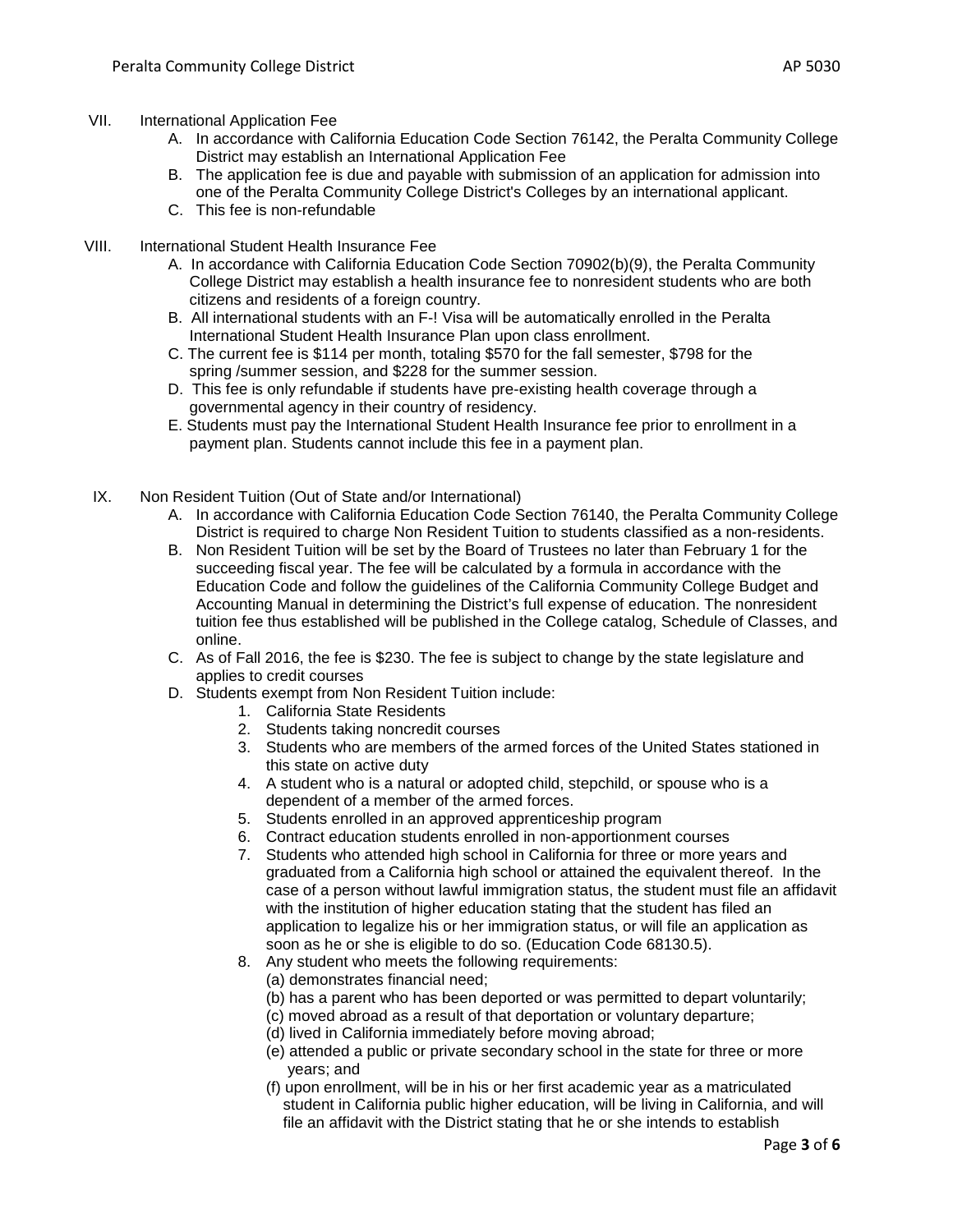residency in California as soon as possible.

- E. This fee is refundable if the student drops on or before the last day to drop regular session credit classes.
- X. Parking Fee
	- A. In accordance with California Education Code Section 76360, Peralta Community College District may establish a Parking fee
	- B. The fee schedule is as follows:
		- 1. \$2 per day (exact change only)
		- 2. A student decal for enrolled/registered students may be required
		- 3. \$40 permit per Fall and Spring semester for students enrolled in less than 6 units
		- 4. \$31.98 permit per Fall and Spring semester for students enrolled in 6 units or more
		- 5. \$20 permit per Fall and Spring semester for low-income students. A low income student is defined as a person who demonstrate(s) financial need under federal standards or income standards established by the Board of Governors and students receiving benefits under the Temporary Assistance to Needy Families Program (formerly Aid to Families with Dependent Children), the Supplemental Security Income/State Supplemental Payment Program or a general assistance program. Students with BOG waivers are considered low income students.
		- 6. \$20 permit per Summer semester for all students
		- 7. \$10 permit per Fall and Spring semester for students with motorcycles
		- 8. \$5 for permit per Summer semester for students with motorcycles

### XI. Refund Processing Fee

In accordance with Section 58508 of title 5 of the California Code of Regulations, the Peralta Community College District may retain a maximum \$10 from enrollment fees as a refund processing fee

- XII. Transcript Fee
	- A. In accordance with California Education Code Section 76223, the Peralta Community College District is authorized to charge a Transcript Fee for furnishing copies of student records.
	- B. Students must pay all outstanding debts to the college prior to release of transcripts, including fees owed for the current semester.
	- C. Transcripts are ordered:
		- 1. In person at the campus Admissions & Records offices
		- 2. In person at the District Admissions& Records office.
		- 3. Online via TranscriptsPlus®,
		- 4. By Mail. Students can fill out a transcript request form available on Admissions & Records website and mail the request with payment to any Admissions & Records Office.
	- D. The transcript fee schedule is as follows:
		- 1. First 2 transcripts are free
		- 2. Additional transcripts (3rd transcript and subsequent transcripts) are \$6 per transcript.
	- E. Expediting fees are optional but will be charged in addition to the transcript fee if the student requests expedition. The following expediting fee schedule includes the \$6 transcript fee when applicable:
		- 1. Pick-Up in District Admissions Office
			- a. First 2 transcripts, \$6 per transcript
			- b. Third transcript or subsequent, \$12 per transcript
		- 2. Same Day Transcripts
			- a. First 2 transcripts, \$19 per transcript
			- b. Third transcript or subsequent, \$25 per transcript.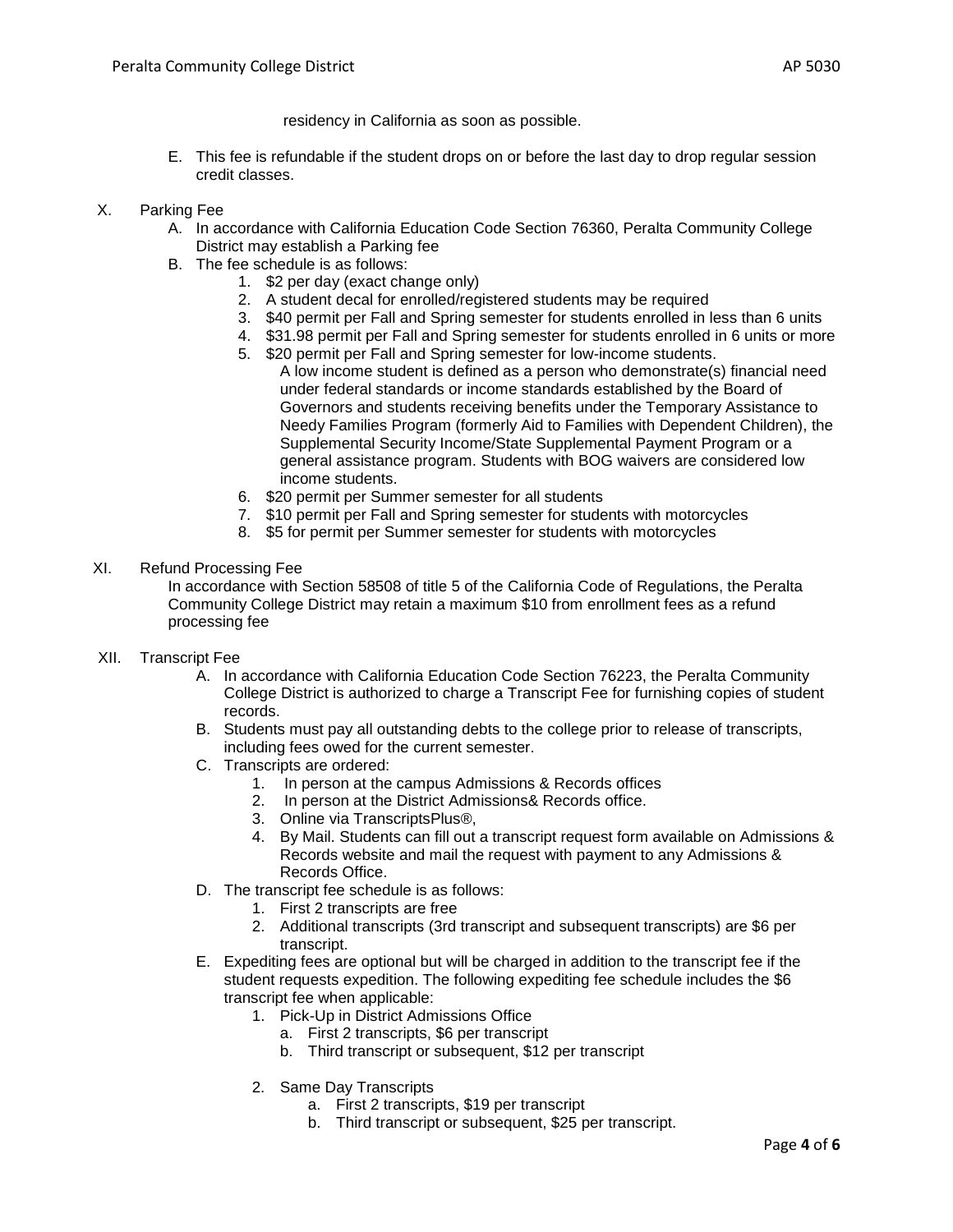- F. Once ordered, transcripts are mailed within 2-5 business days unless expedition is requested. Records prior to Fall 1970 may take up to 15 business days for processing. Expedited orders are as follows:
	- 1. Pick-Up in District Admissions Office orders are available for pick up within 2 business days.
	- 2. Same day orders are available within 2 hours.
	- 3. Same day orders can only be requested in person at the District Admissions and Records Office.
- G. Express shipping is optional and only available with online ordering via TranscriptsPlus®. The following fees will be charged in addition to the transcript fees if the student requests express delivery via Federal Express.
	- 1. Federal Express domestic delivery to main 48 states
		- a. \$20.00 per order
	- 2. Federal Express domestic delivery to Alaska or Hawaii
		- a. \$23.00 per order
	- 3. Federal Express international delivery
		- a. \$43.00 per order

XIII. Other Fees as allowable by Law. Material Fees are described in AP 5031.

XIV. Waiver of Fees

 The District may waive enrollment fees which were not collected in a previous session where the enrollment fees were not collected as a result of the District's error in awarding a Board of Governors Fee Waiver to an ineligible student and not through the fault of the student, and to collect the enrollment fee would cause the student undue hardship

XV. Installment Payment Plan

- 1. Students in the Peralta Community College District may opt to pay their non-resident tuition or enrollment fee through an installment payment plan.
- 2. .Students who owe fees from the current or previous terms may opt to pay these fees through an installment payment plan. Students are required to pay at least \$25 of their owed fees and develop an installment payment plan prior to enrolling in classes. Students can only participate in one payment plan. *This language is taken from what is stated in the current class schedules.*
- 3. New foreign students are required to pay at least the non-resident tuition for 12 units plus all other required fees for both the fall & spring semesters prior to enrollment in their first year classes.
- 4. The payment plan will be interest free.
- 5. The payment plan will include the specific amount and due date for each installment. All of the payments will be completed within the term for which the enrollment is made.
- 6. Failure to make timely payments will subject the student to the penalties described in Board Policy 5035.

### Reference:

Title 5 Section 51012, 55007, 58520, 558629 Education Code Section 70902(b)(9); 76300; 76300.5; and 66025.3 California Community College Chancellor's Office Student Fee Handbook ACCJC Accreditation Standard I.C.6

Approved by the Chancellor: October 18, 2012 Revised and approved by the Chancellor: February 19, 2013 Revised and approved by the Chancellor: March 8, 2013 Revised and approved by the Chancellor: April 11, 2014 Revised and approved by the Chancellor: October 25, 2014 Revised and approved by the Chancellor: March 5, 2015 Revised and approved by the Chancellor: August 13, 2015